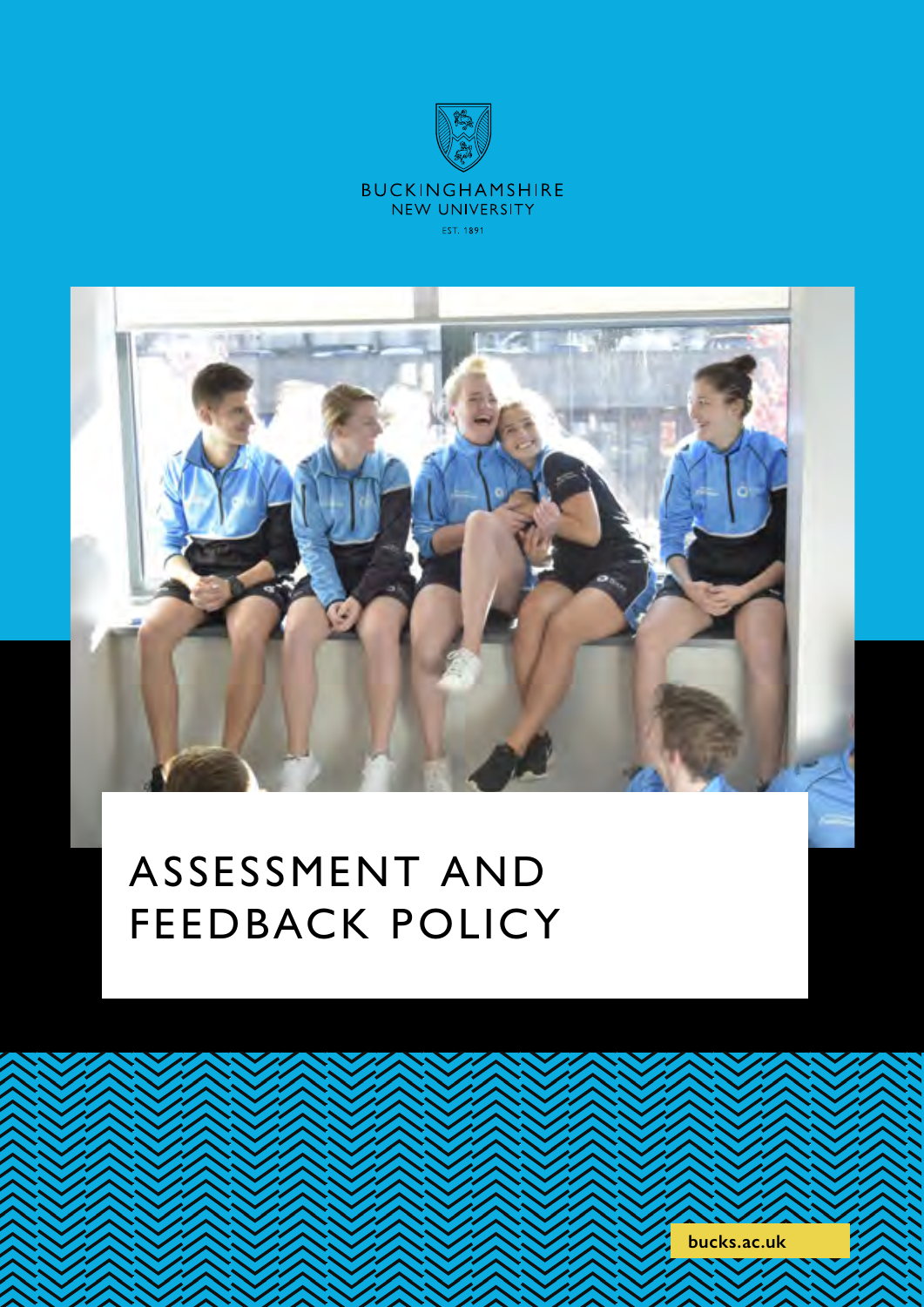### **Contents**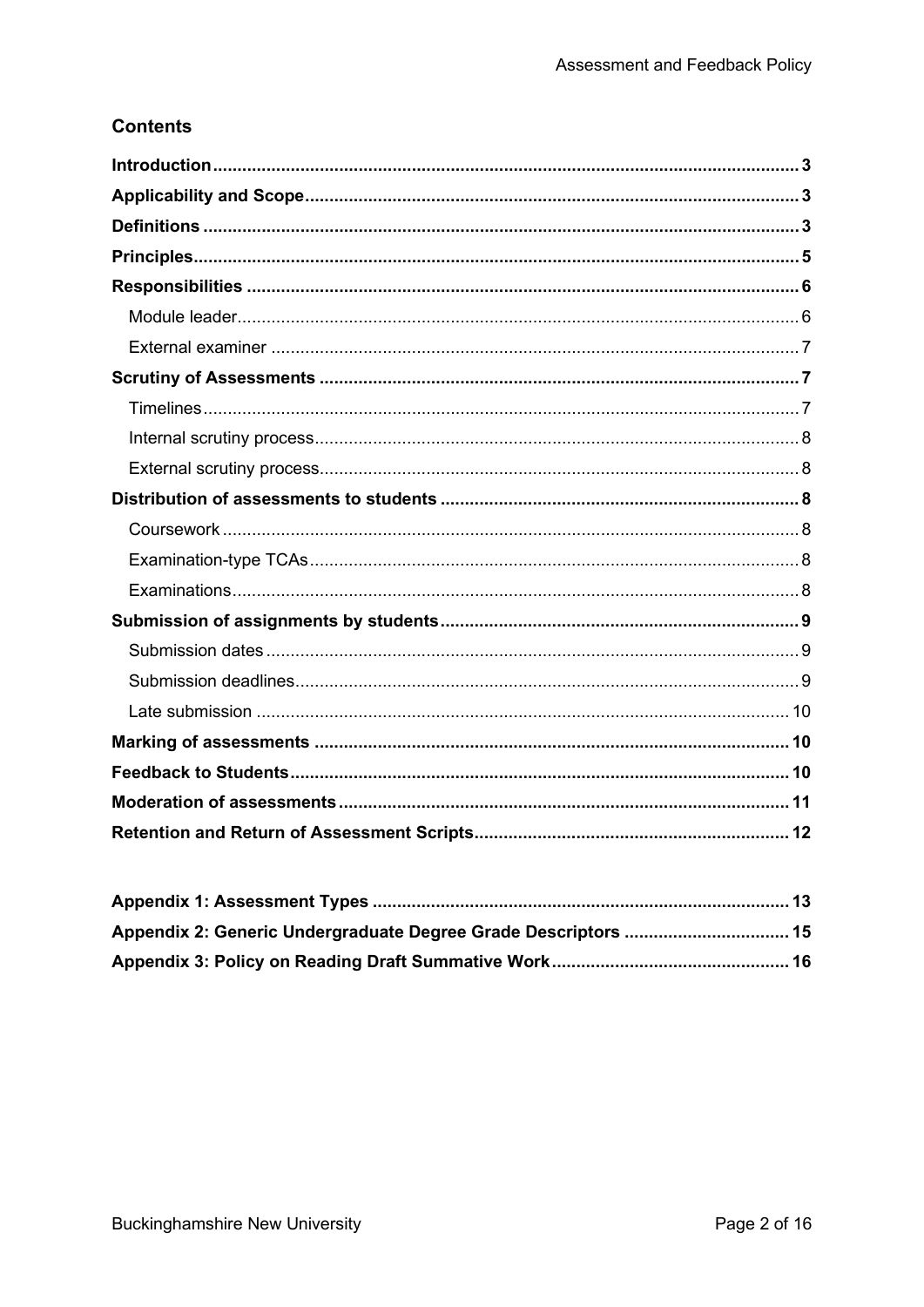# <span id="page-2-0"></span>**Introduction**

- 1 The University is responsible for ensuring that the academic standard of each award and/or award element is set at the appropriate level and that student performance is properly judged against this, in line with subject benchmark statements and the national qualifications framework as appropriate.
- 2 The University bases its assessment methods, practices and procedures on the principles of: transparency; consistency; validity; reliability and fairness as required by the QAA Quality Code, with specific reference to Chapter B6: Assessment and Feedback and Recognition of Prior Learning*.*
- 3 The purpose of assessment is to enable students to demonstrate achievement of the learning outcomes of the module. Students' performance in the assessment of modules contributing to their programme of study is the major source of evidence used in determining progression and recommendation for awards of the University.
- 4 This policy sets out the principles, processes and basic procedures by which assessment will be designed, scrutinised, disseminated, marked, and moderated. Full details of these procedures are in the Operational Guidelines: Assessment and Feedback.
- 5 In certain instances, for example due to the requirements of an accrediting body such as a Professional, Statutory, Regulatory Body (PSRB), variations to this document may need to apply. These changes will extend the requirements of the University, which are not permitted to be lessened or bypassed.

# <span id="page-2-1"></span>**Applicability and Scope**

- 6 This document applies to all credit bearing programmes (including short courses) delivered in the UK or overseas by whatever mode or regime, including that provided at or by our partners to students registered with the University.
- 7 Programme teams are charged with applying this policy and associated operational guidelines for all aspects of their provision.

# <span id="page-2-2"></span>**Definitions**

| <b>Definition</b>                 | <b>Meaning</b>                                                                                                                                                                                                                                                                                                                                                |
|-----------------------------------|---------------------------------------------------------------------------------------------------------------------------------------------------------------------------------------------------------------------------------------------------------------------------------------------------------------------------------------------------------------|
| <b>Assessment</b>                 | A designated assignment/task set in order that a student can demonstrate the<br>achievement of specific learning outcomes. Full details of the specific<br>assessment types can be found at appendix 1.                                                                                                                                                       |
| <b>Assignment</b><br><b>Brief</b> | Details of the coursework task to be undertaken provided to students. Should<br>include reference to the task type, title, and parameters, to enable students to<br>successfully complete the assessment (assessment criteria), the relevant<br>learning outcome(s), how marks will be awarded, and the weighting towards<br>the overall mark for the module. |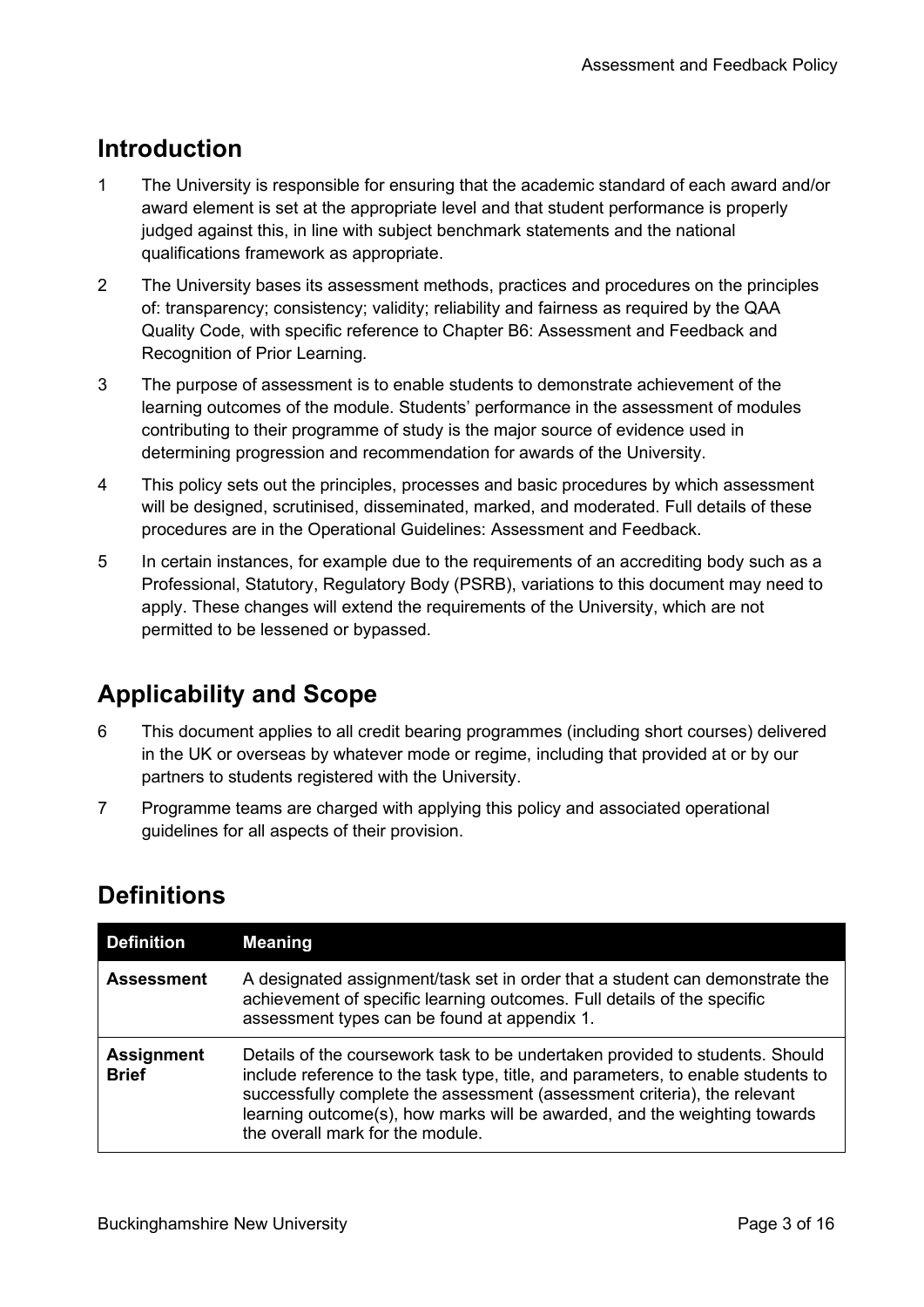| <b>Definition</b>                                           | <b>Meaning</b>                                                                                                                                                                                                                                                                          |
|-------------------------------------------------------------|-----------------------------------------------------------------------------------------------------------------------------------------------------------------------------------------------------------------------------------------------------------------------------------------|
| <b>Assessment</b><br><b>Criteria</b>                        | Statements which make clear to the student what is expected of the<br>assignment and the measures against which they will be assessed.                                                                                                                                                  |
| <b>Blind double</b><br>marking                              | Where two markers grade student work independently and usually concurrently.                                                                                                                                                                                                            |
| <b>Buddy</b><br>marking                                     | Process by which a new marker is teamed with a more experienced member of<br>staff to complete the marking process with support. This may be concurrently,<br>either blind or collectively, or through second marking.                                                                  |
| e-submission,<br>marking and<br>feedback                    | Where students submit work and receive feedback electronically, with tutors<br>marking and grading work online.                                                                                                                                                                         |
| <b>Examination</b><br>Paper                                 | The question paper set for students to complete under examination conditions<br>and is not made available to students beforehand. A Seen Examination Paper<br>is one where students are given details of the questions in advance, but sit the<br>paper under examination conditions.   |
| <b>Examination</b><br><b>Script</b>                         | Answers provided by the student to the examination paper. For some forms of<br>examination, such as multiple choice, answers may be written on the paper.                                                                                                                               |
| <b>External</b><br><b>Scrutiny of</b><br><b>Assessments</b> | The process by which external examiners review all assessment tasks<br>(assignment briefs and examination papers) to ascertain if the standards are<br>comparable with other institutions in the sector, and that they have been<br>through an internal approval process.               |
| <b>Formative</b><br>assessment                              | Assessment set which is developmental in purpose, and is designed to provide<br>students with feedback on their progress but does not count towards the module<br>grade. While students are encouraged to undertake formative work, it is not<br>compulsory (see summative assessment). |
| Hard-copy<br>submission                                     | Submission of work in paper format, where e-submission is not feasible or<br>allowance has been made for paper submission.                                                                                                                                                              |
| <b>Internal</b><br><b>Scrutiny of</b><br><b>Assessments</b> | The process by which assessments tasks are scrutinised to ensure that they<br>are appropriate and of a consistent standard across modules/courses.                                                                                                                                      |
| <b>Marking</b><br><b>Guidance</b>                           | Specification of how the students' work is to be marked against the assessment<br>criteria, for the guidance of markers and to inform internal moderators and<br>external examiners. To be produced with the assessment brief/criteria, but not<br>given to students.                   |
| <b>Moderation</b>                                           | The process by which a sample of student work is considered by an appropriate<br>person (other than the marker) to ensure the level of marking is of an acceptable<br>standard, is fair, and that constructive feedback is given.                                                       |
| <b>Module Plan</b>                                          | A week by week programme of lectures/seminars/workshops and other<br>activities including assignment brief release dates, submission deadlines, and<br>dates for expected return of feedback to be made available to students at the<br>start of a module.                              |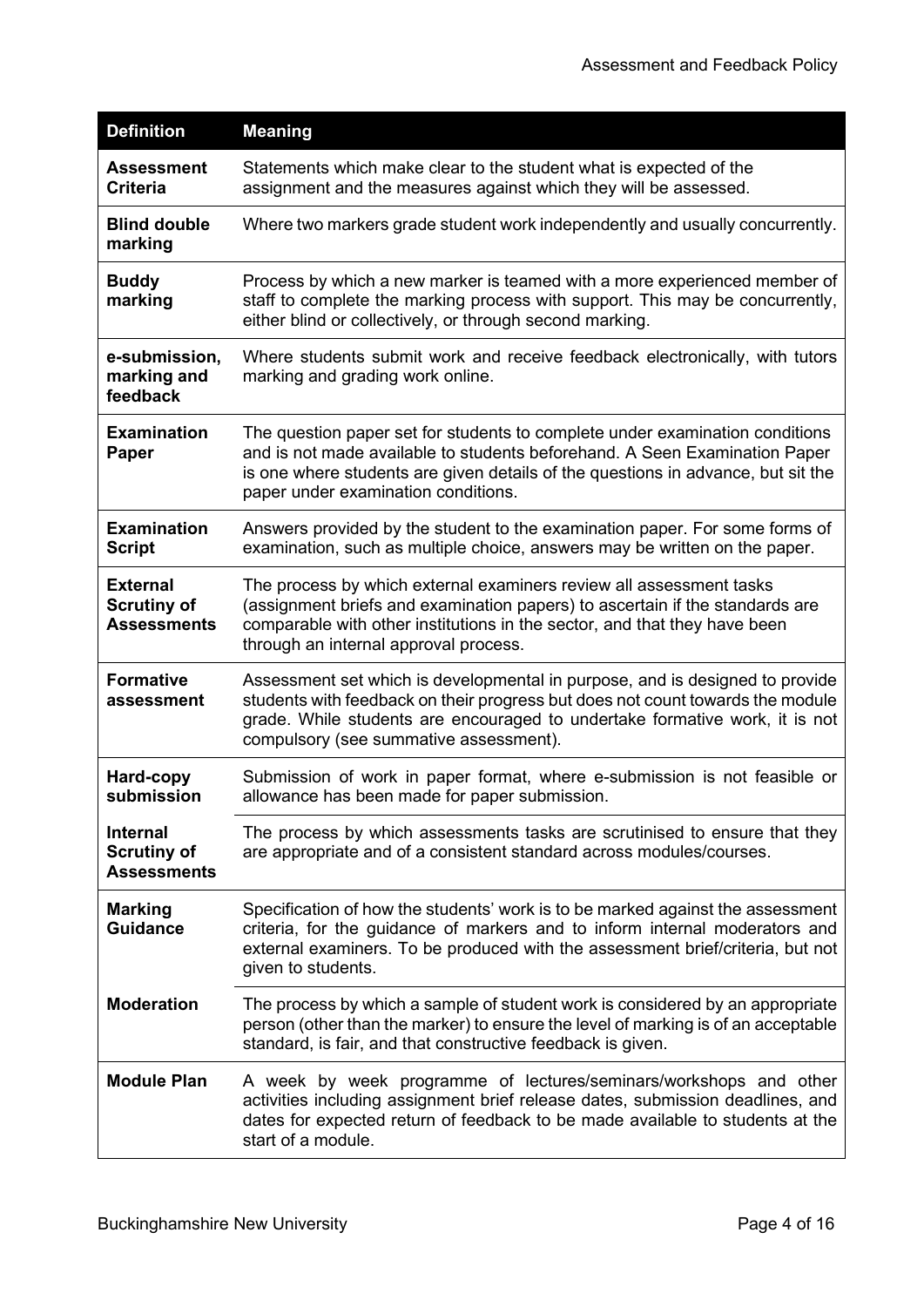| <b>Definition</b>                                         | <b>Meaning</b>                                                                                                                                                                                                                                        |
|-----------------------------------------------------------|-------------------------------------------------------------------------------------------------------------------------------------------------------------------------------------------------------------------------------------------------------|
| <b>Module</b><br><b>Descriptor</b>                        | The specification for a module, confirmed at validation and including details of<br>the learning outcomes, indicative content, assessment description and<br>weightings and teaching, learning and assessment strategy.                               |
| <b>Reassessment</b><br>work                               | Assignments or examinations/TCAs set for those students who have failed the<br>elements at their first opportunity and who are confirmed as being in a referral<br>position at the Board of Examiners.                                                |
| <b>Second</b><br>Marking:                                 | The process where all assessment elements are marked by a second marker<br>after having sight of the original marks and feedback from the first marker.<br>Considered good practice to support new staff/ partner staff.                              |
| <b>Summative</b><br>assessment                            | Assessment designed to measure the achievement of the learning outcomes as<br>specified in the module descriptor. Summative assessments carry a weighting<br>(or are classed as pass/fail) and contributes to the overall module<br>mark/achievement. |
| <b>Third marker</b>                                       | A third independent marker, used when blind double markers cannot<br>agree a grade                                                                                                                                                                    |
| Time<br><b>Constrained</b><br><b>Assessment</b><br>(TCA): | A piece of coursework to be undertaken within specified time constraints. Where<br>a TCA follows an exam format it normally takes place within a scheduled taught<br>sessions and is invigilated by the tutor.                                        |
| <b>VLE</b>                                                | Virtual Learning Environment such as Blackboard™ or Moodle™.                                                                                                                                                                                          |
| <b>Working day</b>                                        | Working days are Monday to Friday, excluding Bank Holidays and days when<br>the University is officially closed to students e.g. the Christmas closure period.                                                                                        |

# <span id="page-4-0"></span>**Principles**

- 8 The basic principles on which this document and the related operational guidance is based are that:
	- Assessment is set in line with the validated curriculum, at the appropriate academic level.
	- Formative assessment, where set, should support students to develop their academic skills and knowledge for later summative assessment.
	- Summative assessments will be set to enable student to demonstrate achievement of learning outcomes and the award of academic credit.
	- When setting assessments equality & diversity concerns such as the needs of those from a widening participation background should be taken into account and the support, as much as possible, the achievement of learning outcomes.
	- The assessment should provide the opportunity for students to demonstrate achievement beyond the attainment of the learning outcomes for higher marks/enhanced classification.
	- All assessment will be marked to the expected standard and will be free from bias or prejudice.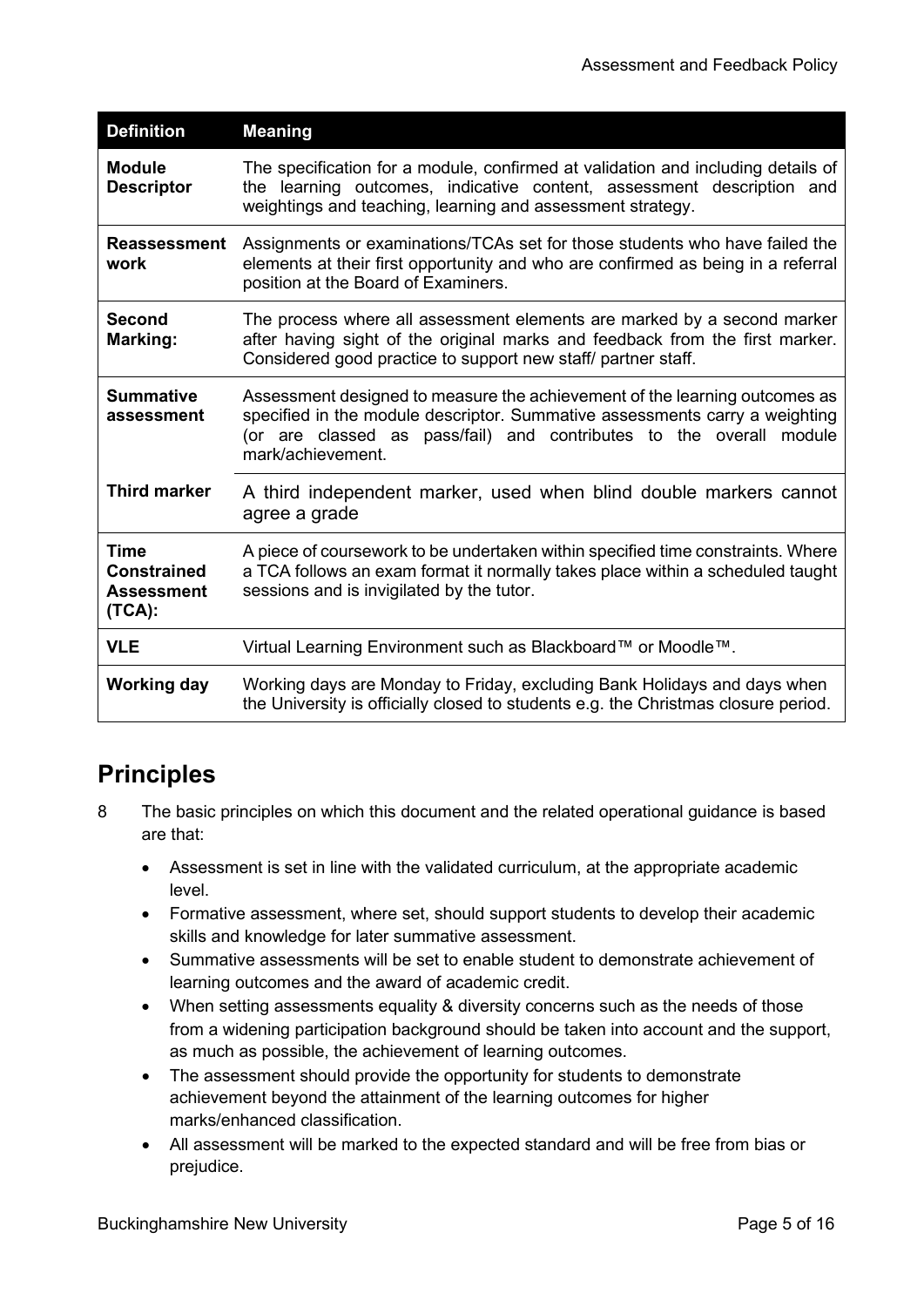- Students will receive timely feedback on their assessment that is constructive and clearly highlights areas for improvement/areas of strength.
- Assessment will follow an appropriate moderation process. At a minimum:
	- o All assessment will be internally moderated,
	- o All assessment that forms part of the classification for award will be externally moderated.
- 9 When setting assessment it should be designed to reduce the possibility of Academic Malpractice (see Maintaining Academic Integrity policy). This may include but is not limited to:
	- Using different questions/tasks on each occasion where possible,
	- Tailoring assessment to a specific case study, theory or period,
	- Using assessment criteria that require skills such as reflection, rather than a reiteration of facts,
	- Clearly defining permitted collaboration on any assessment,
	- Use of live briefs etc.
- 10 Assessment must be set in a timely manner so that it may be internally and externally scrutinised prior to the release to students.
- 11 Those setting assessments must use the University templates, which will ensure that all relevant information is captured and presented in a consistent manner.
- 12 The University policy is for all suitable coursework assignments to be submitted via esubmission. All work submitted electronically may be processed through plagiarismdetection software, and students will be informed of this in Handbooks, at induction, and on Assignment Briefs.
- 13 In order to provide students with the learning opportunity of developing their work through draft submissions to Turnitin™, all submissions points must be set up in a reasonable length of time in advance of the submission deadline, usually be 15 working days.

# <span id="page-5-0"></span>**Responsibilities**

### <span id="page-5-1"></span>**Module leader**

14 The main responsibilities of the module leader are to:

- Write the assessment brief, assessment criteria and marking guidelines in accordance with the validated curriculum.
- Ensure that these are scrutinised internally, and externally where required, prior to dissemination to students.
- Disseminate the assessment brief and assessment criteria to students in appropriate manner, taking into account any necessary factors such as closure days, student attendance patterns and location of study.
- Complete/facilitate marking of the assessments once submitted.
- Ensure that moderation is completed.
- Respond in a timely and appropriate manner to comments, recommendations or concerns raised about the assessment.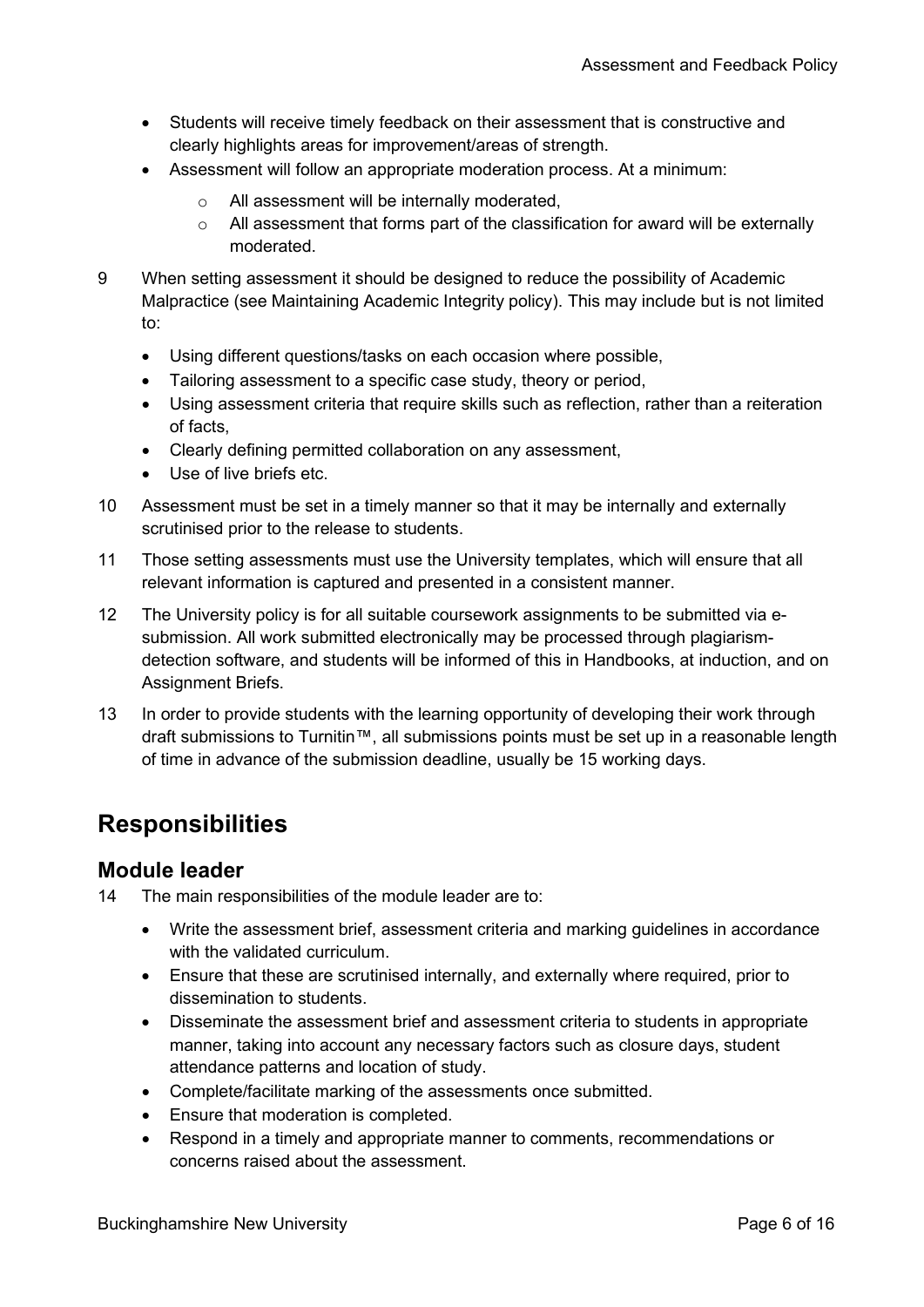• Ensure that records of the scrutiny, marking and moderation are held in an appropriate, secure and accessible format.

### <span id="page-6-0"></span>**External examiner**

- 15 The External Examiner's role is to act as an independent and impartial adviser. Full details of the responsibilities of the External Examiner in the assessment process is provided in the External Examiner's handbook.
- 16 The main responsibilities of the External Examiner are to:
	- Scrutinise the assessment brief, assessment criteria and marking guidelines to ensure that it is fit for purpose and comparable with the sector.
	- Ensure through sample moderation that the marking and internal moderation process has been completed in accordance with the policy.
	- Ensure that assessments set and marks awarded are comparable with the wider sector.

# <span id="page-6-1"></span>**Scrutiny of Assessments**

- 17 The University requires all summative assessment to be considered via a formal process of approval before they are made available to students. This is to ensure that the assessments are of an appropriate and consistent standard.
- 18 Those with responsibility for scrutinising the assessments must ensure that the assessment:
	- Is appropriate for the module and level of study,
	- Enables students to meet the learning outcomes,
	- Uses the correct module title, code, and assessment weighting,
	- Is complete in terms of instructions for students,
	- Uses correct grammar and spelling,
	- Refers to assessment criteria,
	- Is accompanied Marking Guidance,
	- Uses the University templates.

In addition the external scrutiny process ensures that that standards of assessments are comparable with other institutions in the sector.

- 19 External scrutiny applies to all Level 5, 6 and 7 summative assessment, including that delivered at or by partner institutions. For specific programmes that are registered/ accredited this scrutiny will extend to other assessments (such as level 4 of an undergraduate programme).
- 20 Any suggested amendments to the assessment brief must be agreed with the module leader.

### <span id="page-6-2"></span>**Timelines**

21 **Coursework**: A minimum of 6 weeks should be allowed between production of the draft documents and publication to the students to enable the internal and external scrutiny processes to be followed prior to distribution to students.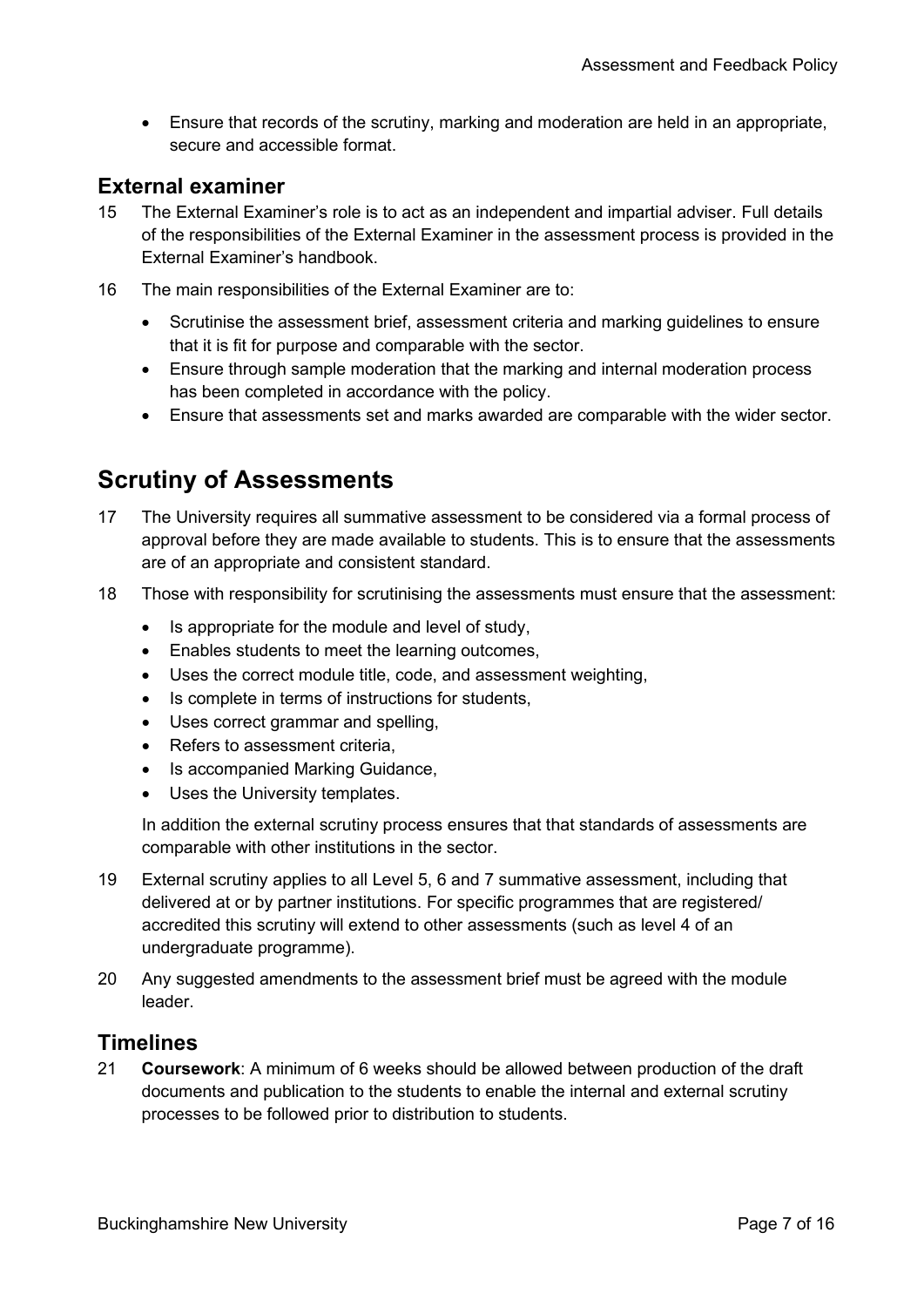- 22 **Examinations:** A minimum of 8 weeks should be allowed between production of the draft documents and transferring to the Academic Registry, in enable internal and external scrutiny prior to the deadline set by Academic Registry.
- 23 **Time Constrained Assessment (TCA)**: Where TCAs are set using an examination format, the same considerations need to be taken into account as for examinations.

### <span id="page-7-0"></span>**Internal scrutiny process**

- 24 Whilst the exact process and procedure may differ between subject areas it is the role of the academic managers to ensure that this is carried out to an appropriate and timely manner. A suitable method for recording should be used for monitoring and audit purposes which would include details of recommended changes and alterations.
- 25 For assessments provided by partner institutions the process for internal scrutiny will differ. This may mean that it is scrutinised at the University, at the partner or in combination. Full details will be laid out in the Operations Manual for each partnership.
- 26 Where reassessment work differs to the original submission this should also be internally scrutinised. It is expected that this is set at the same time as the original assessments.

### <span id="page-7-1"></span>**External scrutiny process**

- 27 The External Examiner will be requested to respond with any comments or recommendations, normally within 10 working days.
- 28 On receipt of the External Examiner's comments, the module leader must consider any recommendations and respond/make amendments appropriately.

# <span id="page-7-2"></span>**Distribution of assessments to students**

### <span id="page-7-3"></span>**Coursework**

- 29 Students must be provided with a written Assignment Brief for every element of coursework.
- 30 Reassessment briefs must be provided in a timely manner, following the agreed procedure for doing so.

### <span id="page-7-4"></span>**Examination-type TCAs**

31 Examination-type TCAs are managed by the programme team. This includes the secure production and dissemination of papers to students in a suitably arranged venue.

### <span id="page-7-5"></span>**Examinations**

The following information applies specifically to those students taught at one of the University's campuses. For programmes taught at or by partner organisations or off site please refer to the operations manual or local documentation.

#### **Timetable**

32 Formal University examination periods are published on the University website. All examinations are expected to take place in University agreed weeks of the semester/year within which the module is delivered.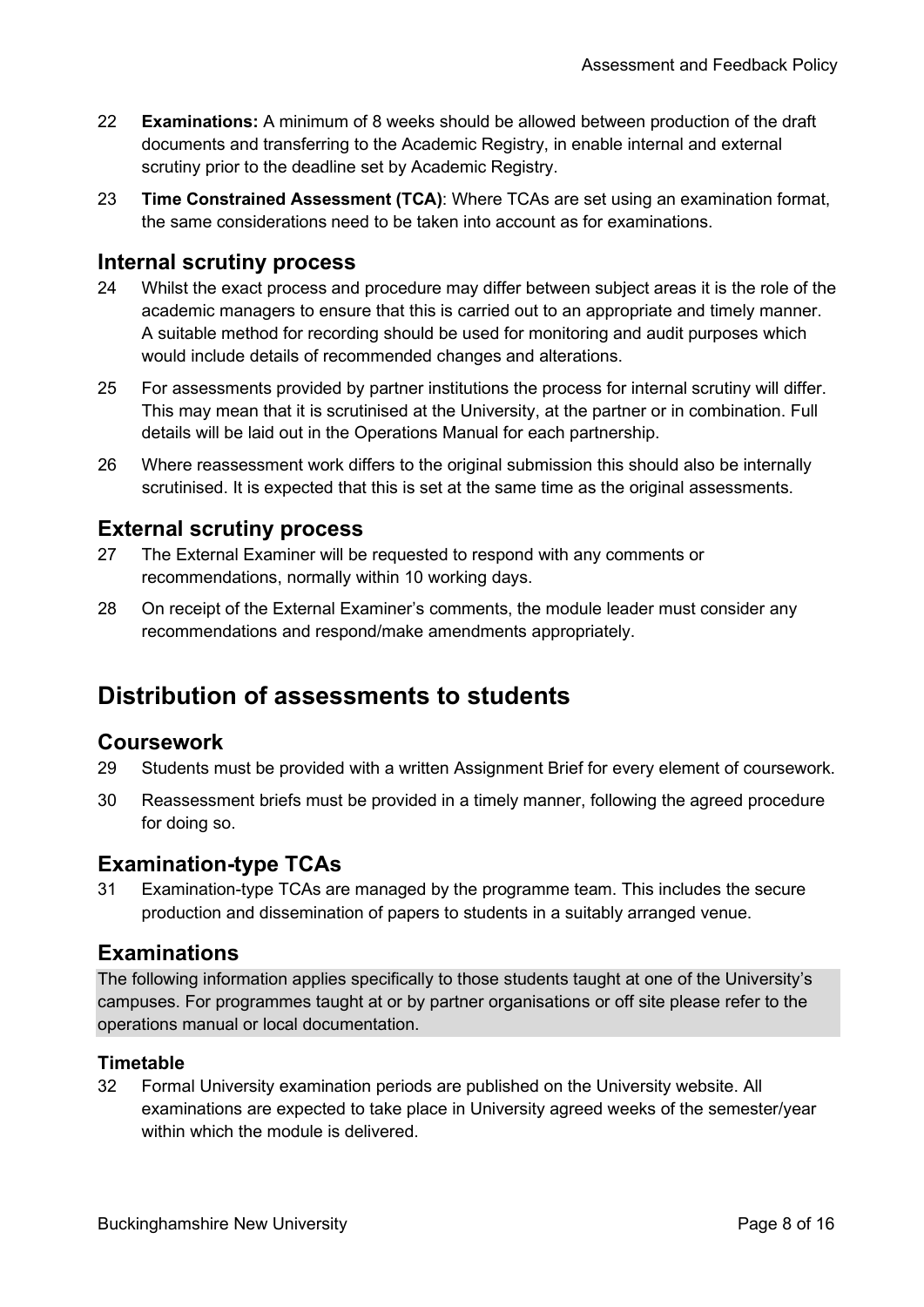- 33 The Examination Timetables are prepared by the Academic Registry in liaison with programme teams.
- 34 Amendments to the timetable following publication should only be agreed under extreme circumstances, and in consultation with any students on which the changes will impact.

### **At the Examination**

- 35 The Academic Registry will produce and distribute papers to students including any specific amendments/requirements of PEP students, with the aid of the invigilation teams at each venue.
- 36 The academic responsible for setting the examination paper (or their appointed nominee) will be available either in person or by telephone for at least the first half-hour the examination is timetabled to take place.

# <span id="page-8-0"></span>**Submission of assignments by students**

37 The Assignment Brief will clearly state the procedure for submission. Further detail may be included in the Programme Handbook or equivalent.

### <span id="page-8-1"></span>**Submission dates**

- 38 Submission dates should be set within the recognised term time, excluding Bank Holidays. It is considered good practise to ensure submission dates correspond to normal patterns of attendance particularly for programmes that are part-time or work-based.
- 39 Submission dates should be set in a timely manner to ensure that there is a sufficient period between submission and the Board of Examiners so that marking and moderation can take place.
- 40 Changes to submission dates should only be made where it would be in the best interests of the students, for example forced closure of the University due to adverse weather conditions.
- 41 Submission dates for reassessment are agreed by the Board of Examiners; these may be provisionally advertised in advance of the Board to aid students in managing their studies.

### <span id="page-8-2"></span>**Submission deadlines**

- 42 The University submission deadline is that all coursework must be **received before 14:00** on the due date.
	- **E-submissions**: work must be **received by the server before 14:00** (last received time is 13:59:59) UK time whether GMT or BST on the due date.
	- **Hard copy submissions**: must be **received before 14:00** either by registered delivery or to the agreed submission point/space.
- 43 For part-time or evening courses a suitable alternative time may be set, following the protocols above.
- 44 In the event that University systems are not accessible on the due date/time, the due date will be extended by 24 hours. Students should not use alternative methods to submit their work.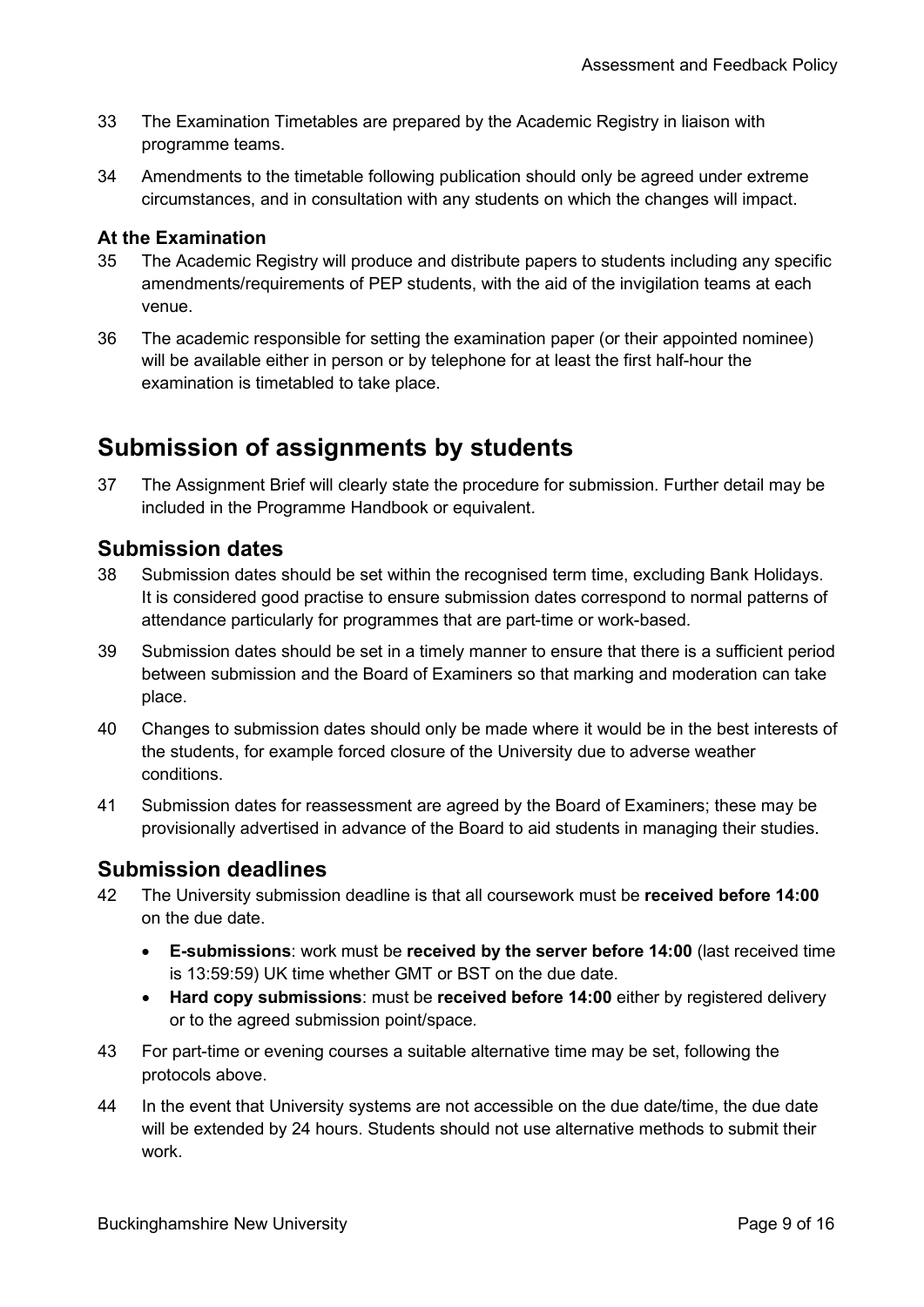- 45 In the event of a technical problem preventing a student from submitting an assignment, (which is not caused by a failure of the University's systems), the onus is on the student to seek support and guidance and submit as soon as practically possible.
- 46 Students are expected to submit according to the assessment brief, however it is acknowledged that mistakes may occur. Judgement should be exercised to 'receive' a submission where possible.

### <span id="page-9-0"></span>**Late submission**

- 47 Assessment received up to 10 working days beyond the original submission date will be accepted as a late submission. This does not apply to pass/fail assessments, or to referral work.
- 48 A late submission will be marked and the actual mark gained recorded. If the work is of a pass standard, it will be capped to a mark of 40% (or pass mark if different).
- 49 Assignments received more than 10 working days beyond the original submission date, for pass/fail assessments, or for referral work will not be accepted and a non-submission will be recorded.

# <span id="page-9-1"></span>**Marking of assessments**

- 50 All assessment will be marked against the agreed Marking Guidance and Assessment Criteria.
- 51 Whilst it is normal practice for assessment to be marked by a single marker, alternative practice may apply. Full details are provided in the Operation Guidelines: Assessment and Feedback.
- 52 All final year projects/dissertations should be blind double marked and the supervisor will be one of the markers unless there are exceptional circumstances such that the supervisor is unavailable during the marking period.
- 53 The University operates a policy of anonymous marking for all examinations and for coursework where the method of assessment would facilitate this.
- 54 For assessments that are presentation/studio based the marking process should be conducted in a clear and transparent way, and to enable moderation.
- 55 Where a marker suspects academic malpractice by a student or group of students within an assessment the Maintaining Academic Integrity policy should be followed.
- 56 Marks for assessments will be provided as percentages, except where assessment has been validated as pass/fail.
- 57 All marks are provisional until ratified by a duly constituted Board of Examiners.

# <span id="page-9-2"></span>**Feedback to Students**

58 Students will receive written feedback on all summative assessment. Where oral feedback is given, for example following a presentation, this should be considered supplemental.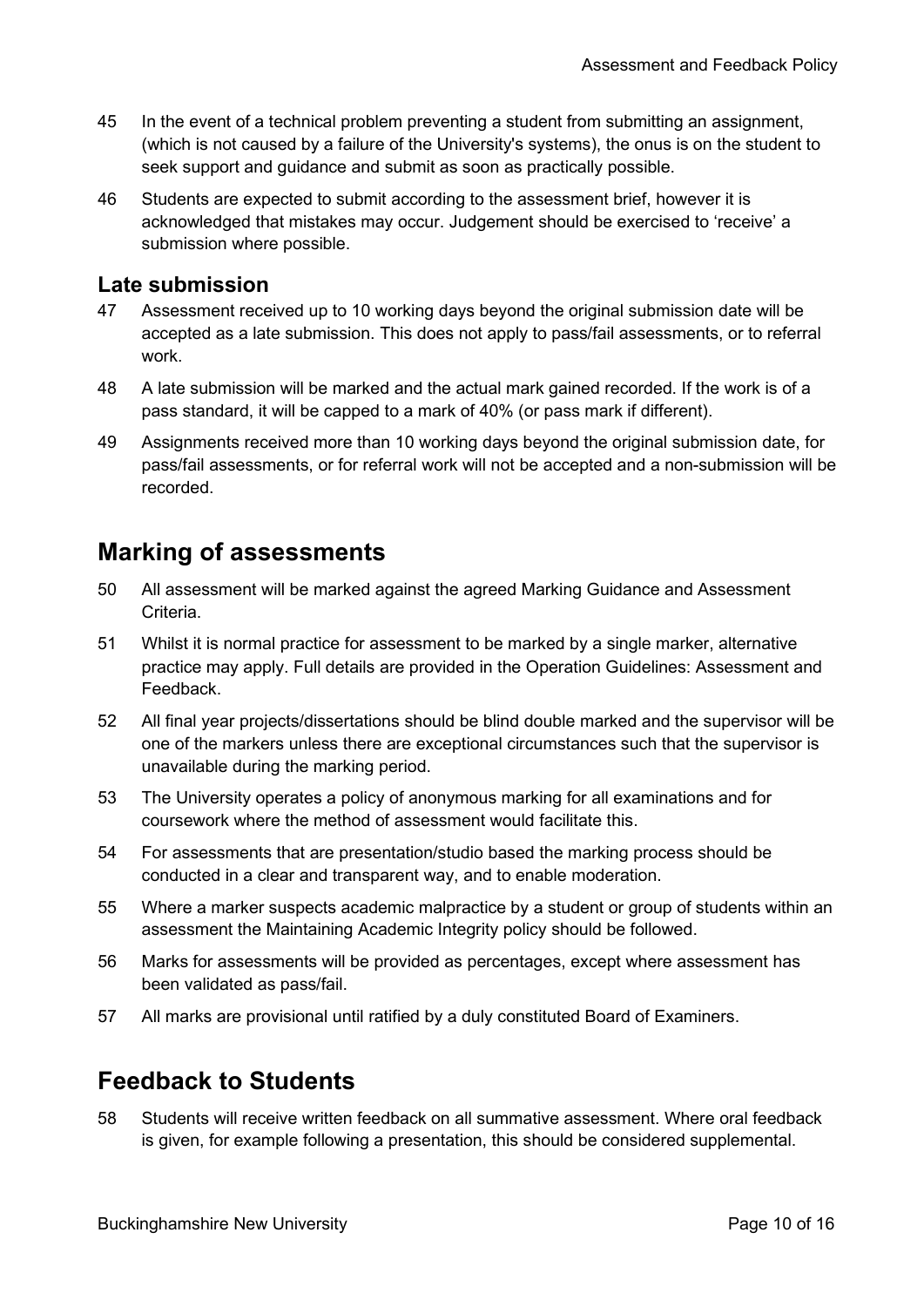- 59 Feedback should:
	- Support the judgement of the marker and the mark awarded,
	- Enable the student to identify deficiencies in the work and specific areas for improvement,
	- Highlight strengths in the assessment,
	- Be digital rather than handwritten.
- 60 Markers may also make annotations on scripts, if this is to be returned to students.
- 61 For examinations, feedback may be either:
	- Individual feedback using the University Assessment Feedback form, or
	- Generic feedback on the performance of each examination provided to all students registered for the assessment.
- 62 In addition, students may request to see their marked examination paper under controlled conditions. Originals or copies of examination scripts must not be given back to students.
- 63 Marks and feedback will be returned to students within 15 working days. Feedback should not be withheld while internal and external moderation takes place if this would delay the return of feedback to students beyond this timeframe.
- 64 If there is a delay, for whatever reason, this must be clearly communicated to all students, with a revised date when this will be available.
- 65 It should be emphasised to students that the marks remain provisional until confirmed by a Board of Examiners.

# <span id="page-10-0"></span>**Moderation of assessments**

- 66 Each module will be internally moderated. External moderation will apply to modules contributing to the classification of an award.
- 67 The purpose of moderation is to ensure that the marking process:
	- Conforms to the required standard for the level of that assessment,
	- Accords with the disseminated assessment criteria,
	- Reflects accurately the marking guidance,
	- Demonstrates consistency,
	- Is not simply the result of an individual judgement,
	- Provides students with constructive feedback.

In addition, in relation to external moderation, that the marking process:

- Conforms to standards and expectations across the wider sector.
- 68 The purpose of moderation is not to 'remark' the work, and care should be taken by the moderator to ensure that this does not occur.
- 69 The following basic principles apply:
	- Moderation will be completed using a sample pre-selected by the internal moderator,
	- No individual mark should be altered on the basis of a sample moderation,
	- Where there are discrepancies, they are resolved through discussion.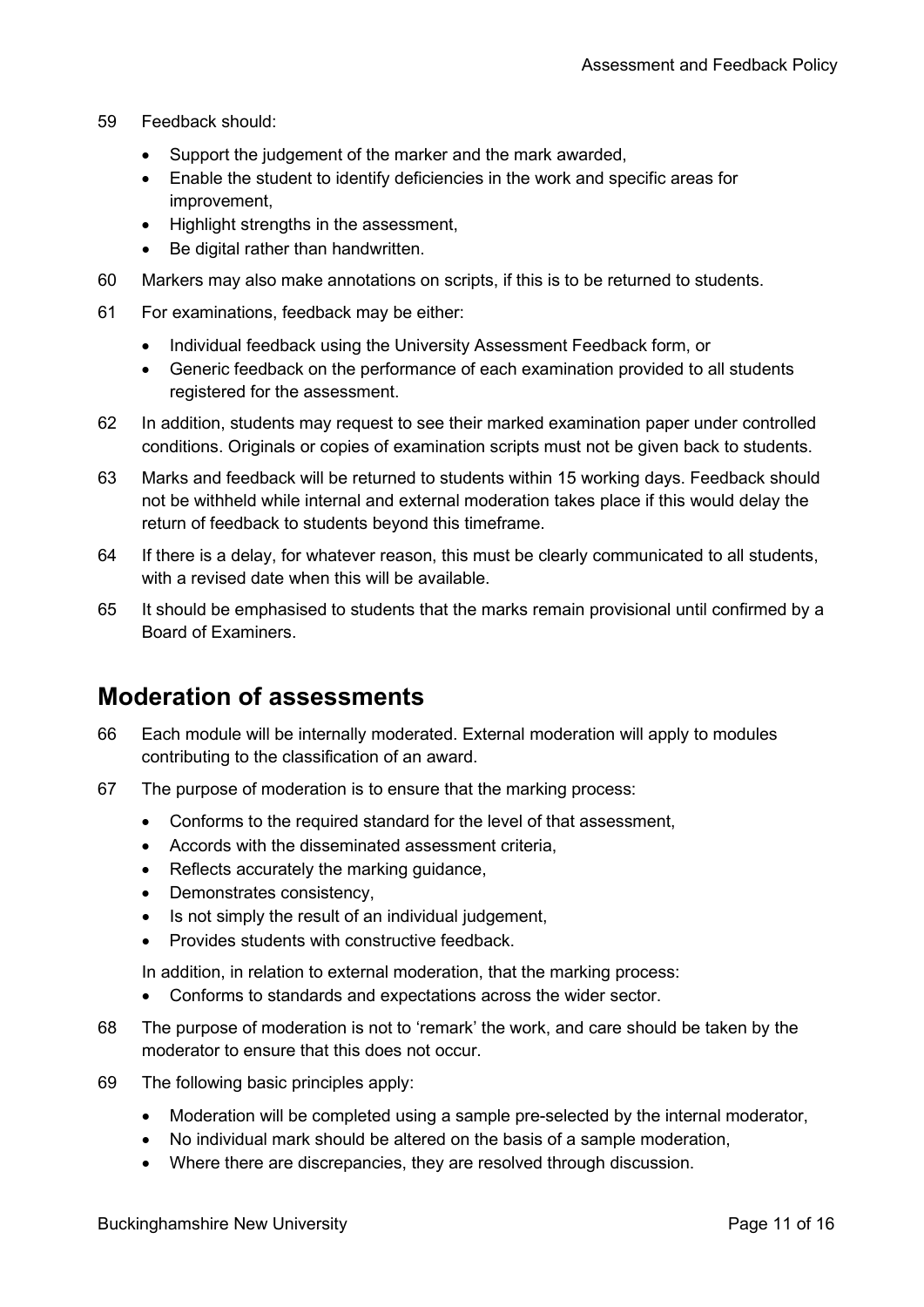- 70 The moderation process will be captured on the template provided for this.
- 71 For all final year projects/dissertations, which are blind double-marked, the internal moderation process should record the original marks of each marker, the agreed mark, and the rationale for the agreement and if a third marker needed to be employed.
- 72 Issues identified through moderation will be reported to the relevant Board(s) of Examiners for consideration.

# <span id="page-11-0"></span>**Retention and Return of Assessment Scripts**

- 73 Where assessments are submitted as hard copy, these may be returned to students following ratification of the results. Examination scripts are not returned to students.
- 74 Where a student fails to collect hard copy coursework, or for examination scripts, the Faculty should dispose of this work 6 months following the Board of Examiners at which the work was presented.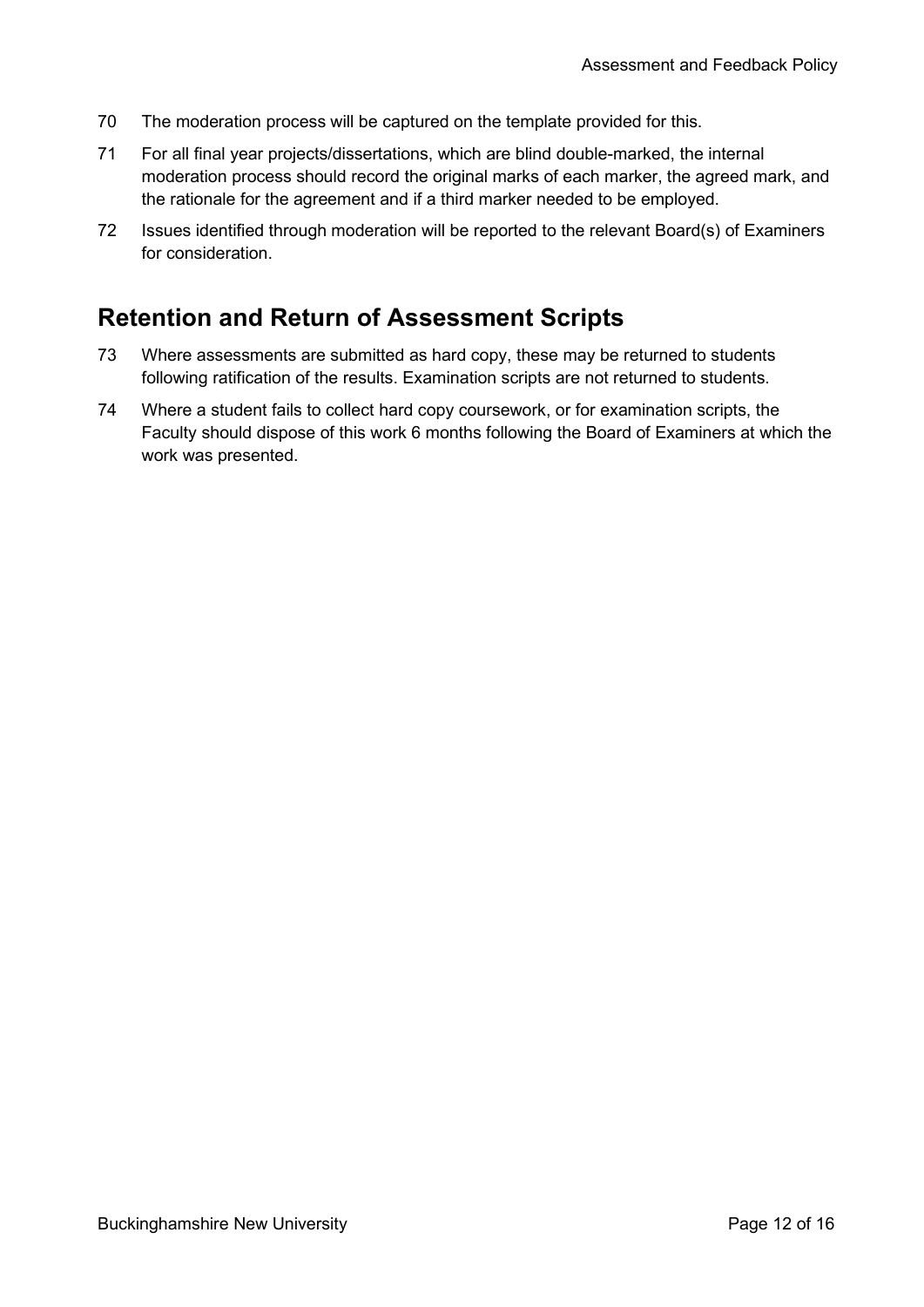# <span id="page-12-0"></span>**Appendix 1: Assessment Types**

| The table below provides following is a list of assessment activities. |  |  |  |
|------------------------------------------------------------------------|--|--|--|
|                                                                        |  |  |  |

| <b>Assessment</b><br>Type                           | <b>Definition</b>                                                                                                                                                                                                                                                                                                                                                                      |                                                                                                                                                                                              |  |
|-----------------------------------------------------|----------------------------------------------------------------------------------------------------------------------------------------------------------------------------------------------------------------------------------------------------------------------------------------------------------------------------------------------------------------------------------------|----------------------------------------------------------------------------------------------------------------------------------------------------------------------------------------------|--|
| Examination<br>(Exam)                               | Formal type of assessment that takes place under timed conditions and in a<br>controlled environment. Candidates may be asked a question or set of<br>questions relating to the area of study. These may take the form of essays,<br>short answer questions, problems, or multiple-choice answers.                                                                                     |                                                                                                                                                                                              |  |
|                                                     | Seen exam                                                                                                                                                                                                                                                                                                                                                                              | Questions/scenario are made available in advance of the<br>exam.                                                                                                                             |  |
|                                                     | Unseen<br>exam                                                                                                                                                                                                                                                                                                                                                                         | Questions are only revealed on the day in the venue.                                                                                                                                         |  |
|                                                     | Open-book<br>exam                                                                                                                                                                                                                                                                                                                                                                      | The use of a limited selection of reference materials is<br>permitted during the assessment. These must be clearly<br>identified in the brief provided to students and on the exam<br>paper. |  |
| Time-constrained<br>assessment<br>(TCA)             | Any assessment in which a limited timeframe for completion of the<br>assessment task is given. Examples include a test or report which must be<br>completed in a short timeframe or an in-class test/examination                                                                                                                                                                       |                                                                                                                                                                                              |  |
| Essay or written<br>assignment                      | A written exercise in which the student must answer a question or scenario<br>provided in the assessment brief. This would be written in the academic<br>style and would draw on academic literature to support the argument<br>presented by the student.                                                                                                                              |                                                                                                                                                                                              |  |
| Report                                              | A description, summary or other account of an experience or activity. This<br>may require a prescribed format or template, and usually follows the<br>requirements of the particular industry.                                                                                                                                                                                         |                                                                                                                                                                                              |  |
| <b>Dissertation</b>                                 | A substantial piece of writing based on independent research, taken under<br>direction of a supervisor, normally completed at the end of a programme<br>leading to an Honours degree or Master's qualification.                                                                                                                                                                        |                                                                                                                                                                                              |  |
| Portfolio                                           | A collection of work related to a topic or theme which has been produced<br>over a period of time. It will consist of a number of pieces of work (often<br>practical in nature), and may be supported by other work such as a<br>reflective account.                                                                                                                                   |                                                                                                                                                                                              |  |
| Project output<br>(other than<br>Dissertation)      | Output of a project (other than a dissertation or written report) and will often<br>be of a practical nature, especially in creative disciplines. Examples may<br>include the staging of a play or other performance, a piece of artwork, a new<br>product or a poster.                                                                                                                |                                                                                                                                                                                              |  |
| Presentation or<br>other form of oral<br>assessment | An individual or group based presentation or conversation on a particular<br>topic, including an individual contribution to a seminar or 'crit', or a debate.<br>This may also include the 'viva' or 'viva voce' which is used under various<br>circumstances to support or clarify assessment decisions reached via other<br>means, e.g. in support of a piece of major project work. |                                                                                                                                                                                              |  |
| <b>Practical skills</b><br>assessment               | Assessment of the students' practical skills or competence, focusing on the<br>demonstration a specific practical skills or techniques. This may include<br>clinical skills, or demonstration of practical skills learned in a workshop<br>environment.                                                                                                                                |                                                                                                                                                                                              |  |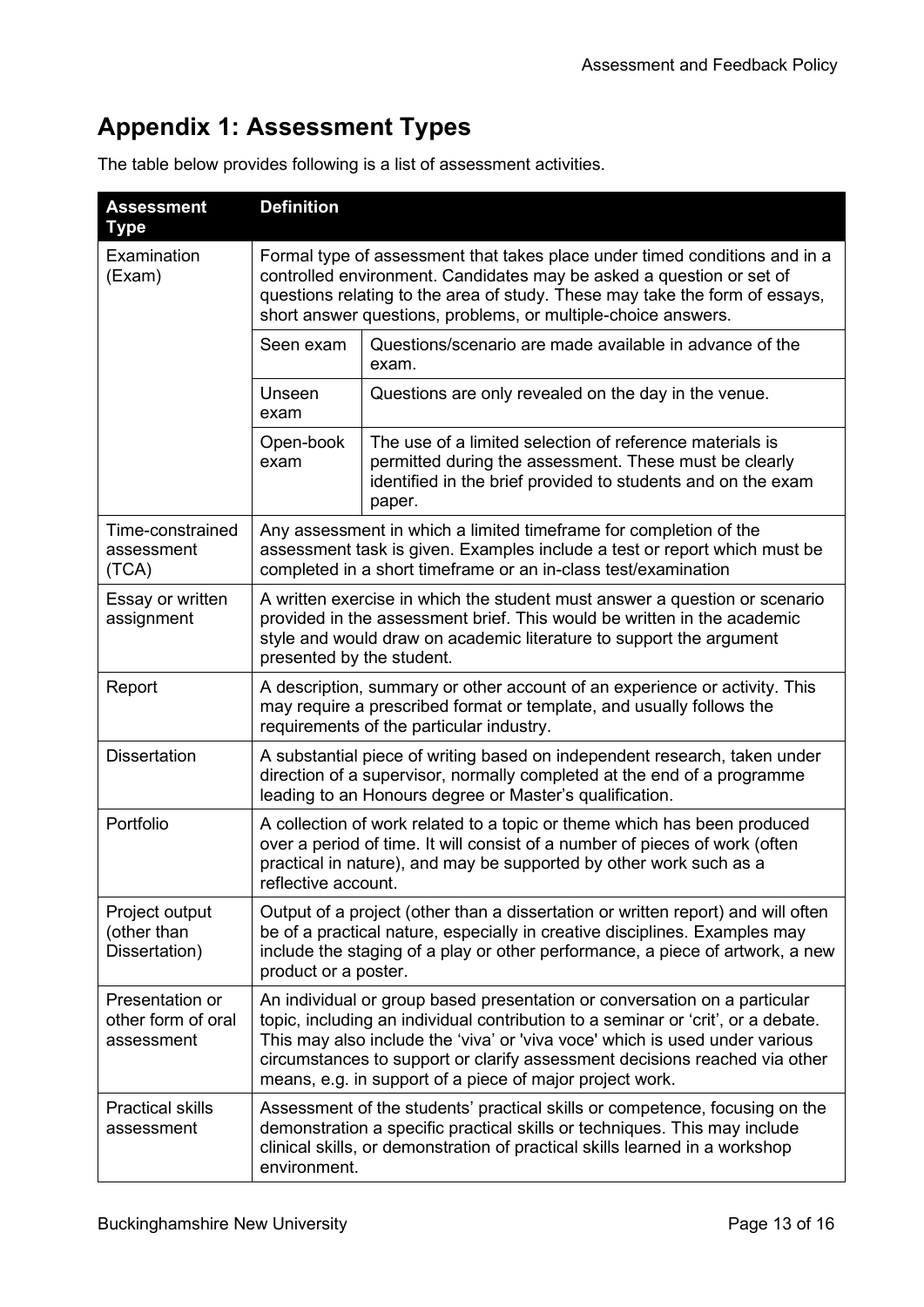| Assessment<br>Type | Definition                                                                                                                                                                                                                                        |
|--------------------|---------------------------------------------------------------------------------------------------------------------------------------------------------------------------------------------------------------------------------------------------|
| Set exercises      | Questions or tasks designed to assess the application of knowledge,<br>analytical, problem-solving or evaluative skills. This might include data<br>interpretation and data analysis exercises and problem-based or problem-<br>solving exercises |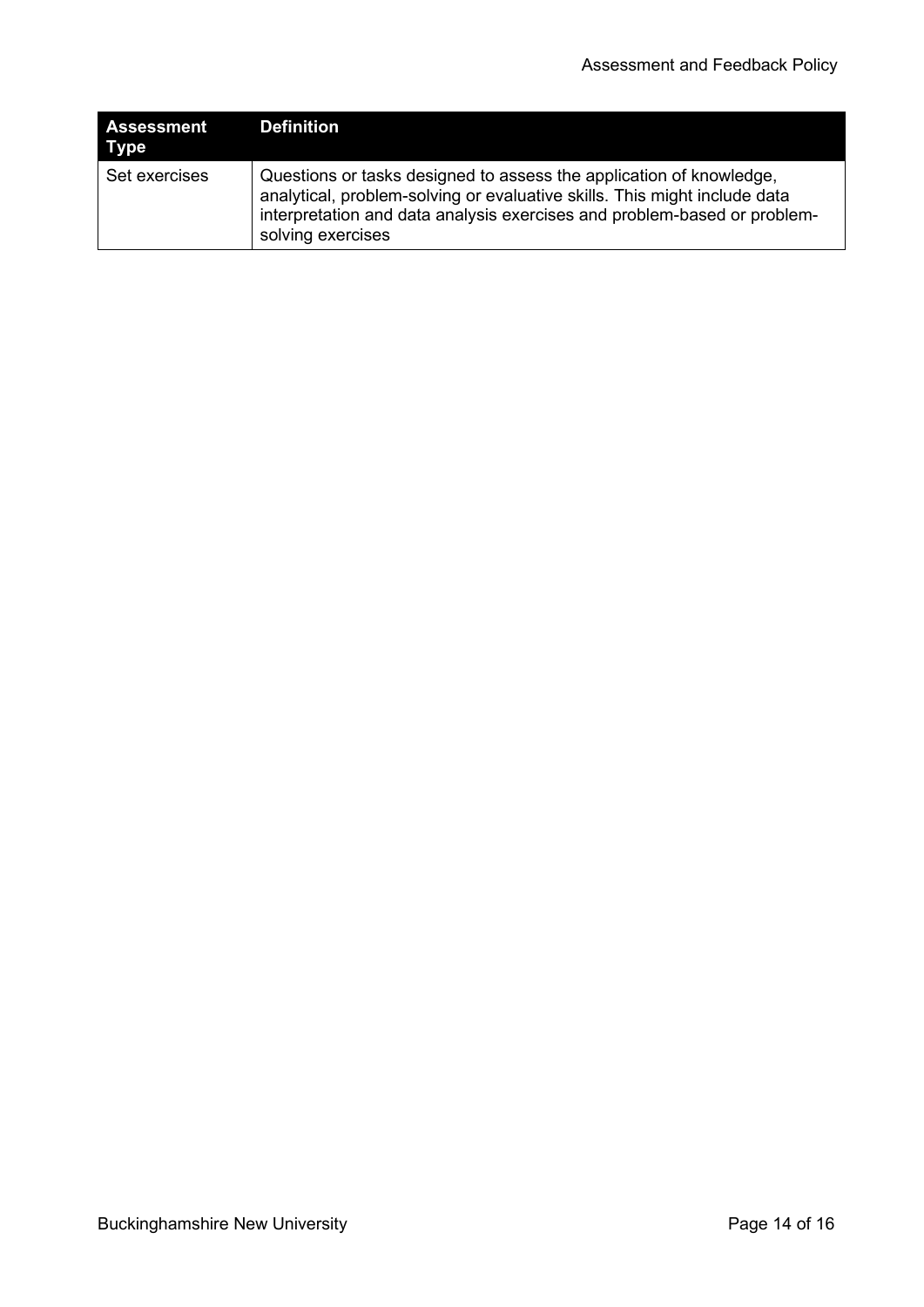# <span id="page-14-0"></span>**Appendix 2: Generic Undergraduate Degree Grade Descriptors**

| <b>Level</b>                                           | Work will show:                                                                                                                                                                                                                                                                                                                                                                                                                                                            |
|--------------------------------------------------------|----------------------------------------------------------------------------------------------------------------------------------------------------------------------------------------------------------------------------------------------------------------------------------------------------------------------------------------------------------------------------------------------------------------------------------------------------------------------------|
| <b>First Class</b><br>$(70\% - 100\%)$                 | • A thorough engagement with the wider practice of your discipline beyond<br>the university<br>• A sophisticated understanding of your discipline<br>• Consistently excellent intellectual or creative abilities, or both<br>• An extensive capacity for sustained, critical, independent thought<br>• A sophisticated grasp of technical, research, analytical and other<br>transferable skills<br>• The set learning outcomes have been achieved to a very high standard |
| <b>Upper Second</b><br><b>Class</b><br>$(60\% - 69\%)$ | • A significant engagement with the wider practice of your discipline beyond<br>the university<br>• A very good understanding of your discipline<br>• Excellent intellectual or creative abilities, or both<br>• A very good capacity for critical, independent thought<br>• A very good grasp of technical, research, analytical and other transferable<br>skills<br>• The set learning outcomes have been achieved to a high standard                                    |
| <b>Lower Second</b><br><b>Class</b><br>$(50\% - 59\%)$ | • A satisfactory appreciation of the wider practice of your discipline beyond<br>the university<br>• A good understanding of your discipline<br>• Significant intellectual or creative abilities, or both<br>• A good capacity for critical, independent thought<br>• A sound grasp of technical, research, analytical and other transferable<br>skills<br>• The set learning outcomes have been competently achieved                                                      |
| <b>Third Class</b><br>$(40\% - 49\%)$                  | • A basic understanding of your discipline<br>• A basic level of intellectual or creative competence, or both<br>• Basic grasp of technical, research, analytical and other transferable skills<br>• The set learning outcomes have been achieved                                                                                                                                                                                                                          |
| Fail<br>$(0\% - 39\%)$                                 | • An inadequate understanding of your discipline<br>• Insufficient intellectual or creative competence, or both<br>• An insufficient grasp of technical, research, analytical and other<br>transferable skills<br>• The set learning outcomes have not been achieved                                                                                                                                                                                                       |